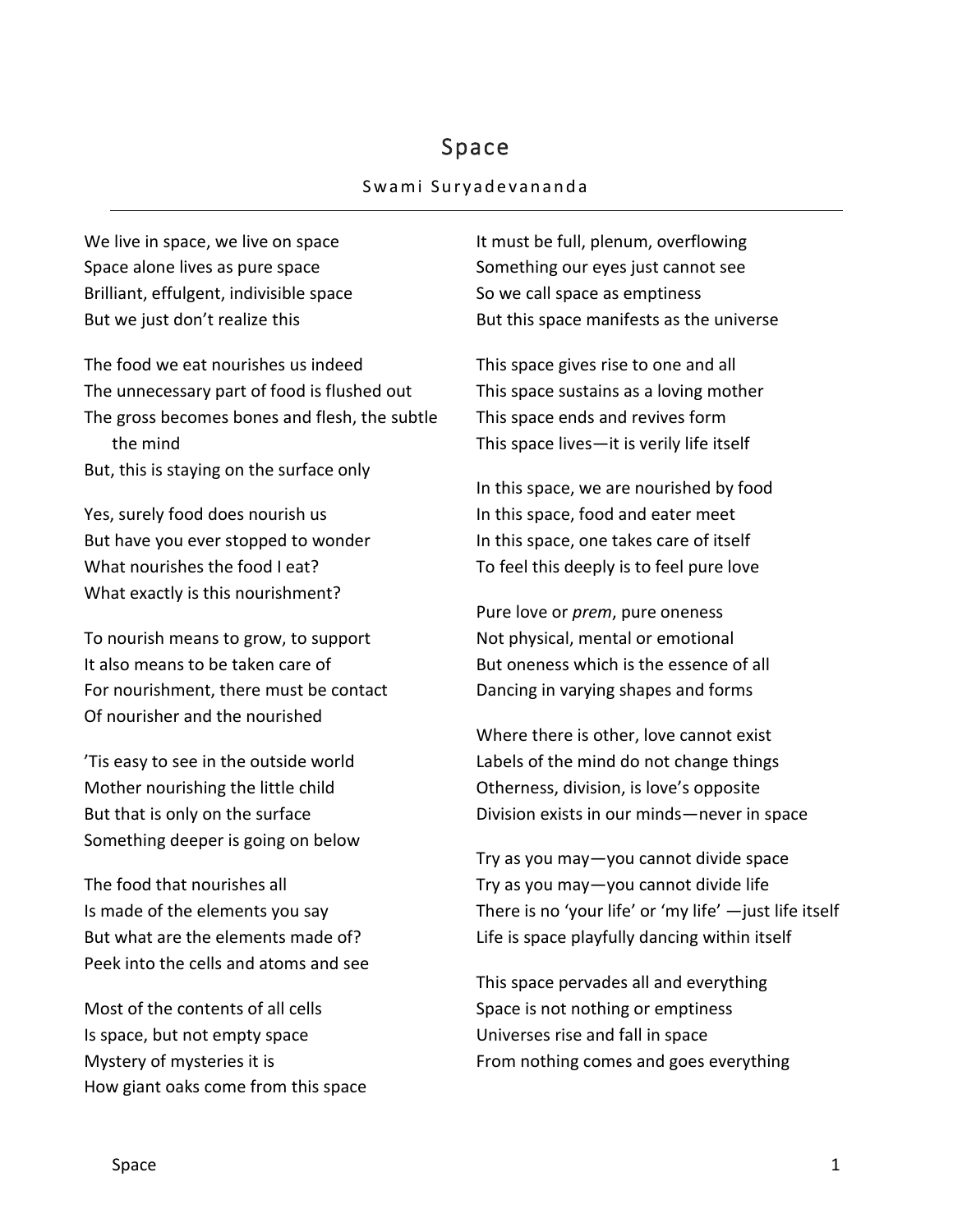This space is your father and mother It is best friend, teacher and guide It is everywhere, why do you look for it? It alone is—can you *feel* and accept this?

If you could feel this deep down at the core You would be emptied of separateness Emptied of feelings of otherness too As you would *know* unity as the only truth

Our problem is not that we do not know But rather that we would not accept That ignorance sustains itself by fear Understand the bars of mind's prison

Endless logic does the mind throw up And fears of consequences in every way Fear can never give security or freedom Anything based on fear is fear itself

The only thing you lose in giving up fear Is fear itself—the endless tormentor You don't have to push fear away at all Just understand fear and her workings

They say real knowledge will set you free Where there is light, darkness cannot be Turn and face the light of reality And be free of fear and its tyranny

See in the simple everyday acts The unity that alone is, though forms may be Root yourself in space where one alone is In unity experience the dance of harmony

Harmony does not cancel shapes and forms They are, they appear, just let them be Accept that differences are like waves Never changing the ocean in which they be

In space do universes rise and fall Space takes care of endless galaxies Space holds the sun at the right distance Space nourishes all in her seasons

This space is full, abundant, overflowing You yourself exist just like a wave Rising each morning from space itself Falling asleep in the lap of Mother Space

We love sleep not because we're tired But want to prolong sleep's harmony No division, no separation and no longing No feelings of anxiety, fear or sorrow

The same 'I am' in the waking condition Exists when the mind's light is dimmed The same 'I am' exists in dream as well The same 'I am' is existence free from all turmoil

In deep sleep, we rest on the lap of unity This is why it is indeed most joyful But it does not offer much as we do not know The true condition of all and everything

When we awaken, so does all the world Of differences and therefore of self-interest Let differences be there but try awakening To unity's majestic dance as diversity

Arise from the slumber of ignorance Of true nature and the truth of things You are in the safe bosom of space This space is verily the Supreme Lord

Overflowing, abundant in every way Parent and sustainer of endless universes The frog in the crack does get his meal Will you not be taken care of as well?